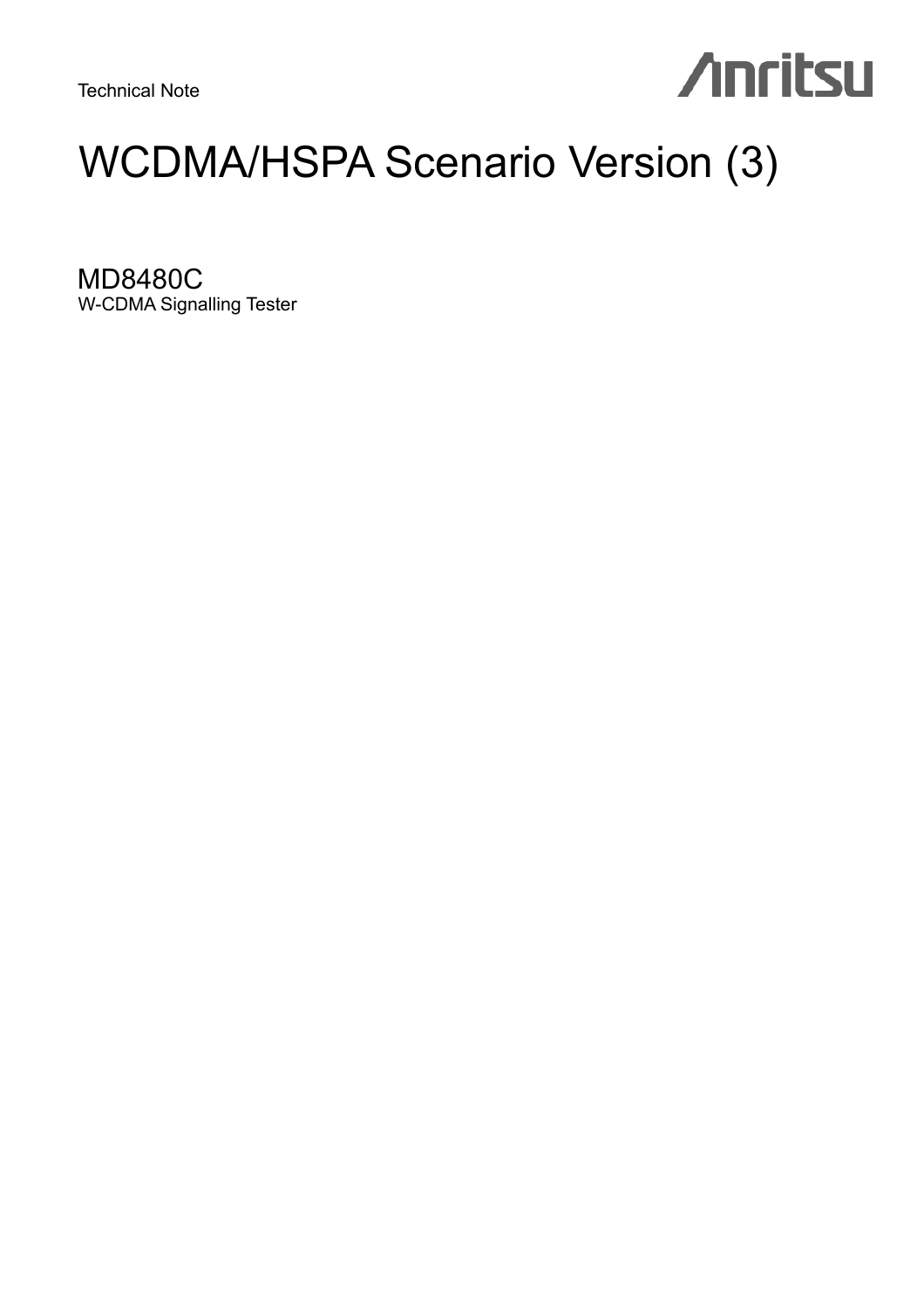

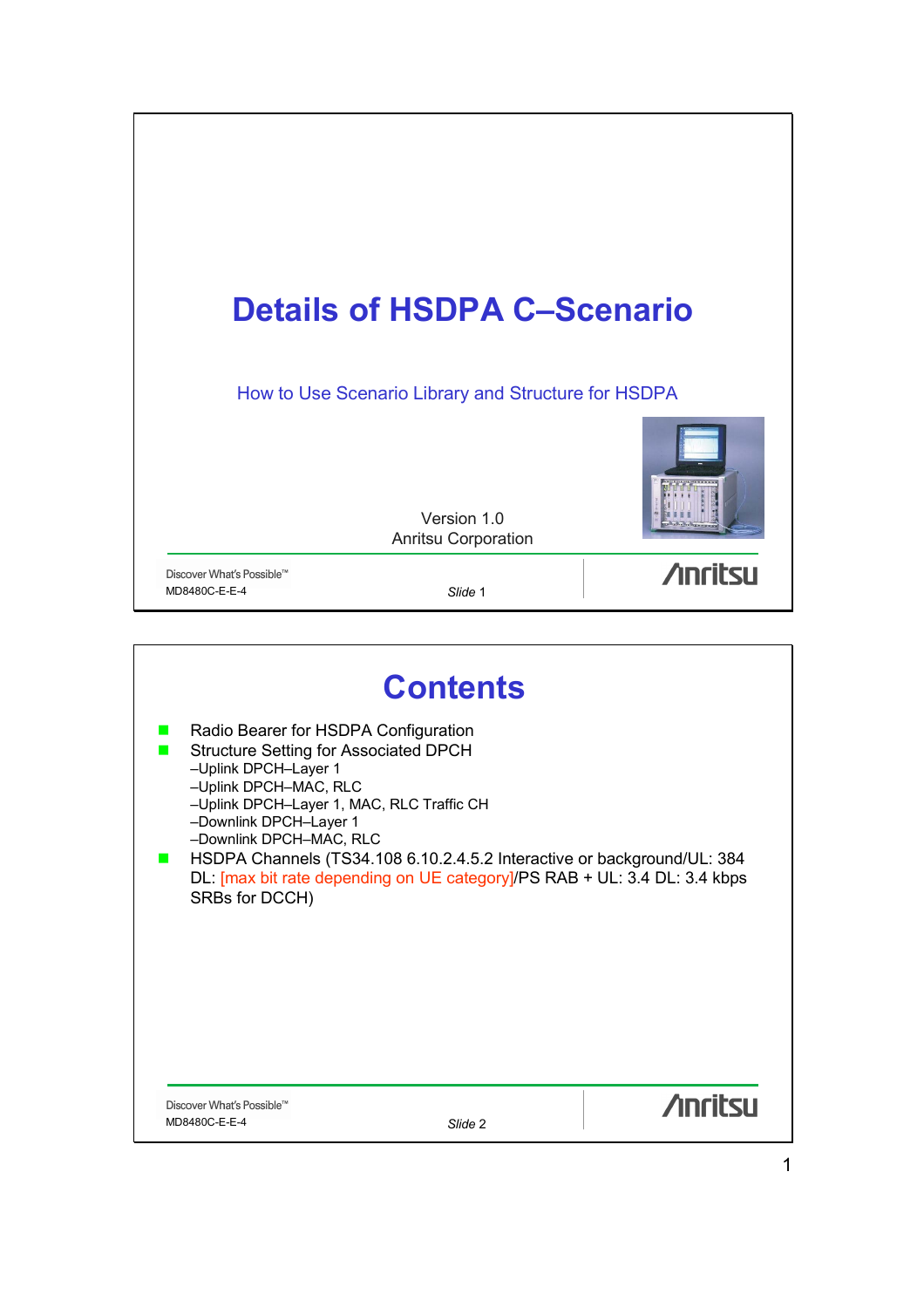# **Radio Bearer for HSDPA Configuration**

# **Structure Setting for Associated DPCH**

**TS34.108 6.10.2.4.5.2 Interactive or background/UL: 384 DL: [max bit rate depending on UE category]/PS RAB + UL: 3.4 DL: 3.4 kbps SRBs for DCCH**

For Uplink, refer to:

TS34.108 6.10.2.4.1.34 Interactive or Background/UL: 384 DL: 384 kbps/PS RAB + UL: 3.4 DL: 3.4 kbps SRBs for DCCH

Uplink DPCH–Layer 1 Uplink DPCH–MAC, RLC

For Downlink, refer to: TS34.108 6.10.2.4.1.2 Stand-alone UL: 3.4 DL: 3.4 kbps SRBs for DCCH

Downlink DPCH–Layer 1 Downlink DPCH–MAC, RLC

Discover What's Possible™ MD8480C-E-E-4 *Slide* 4

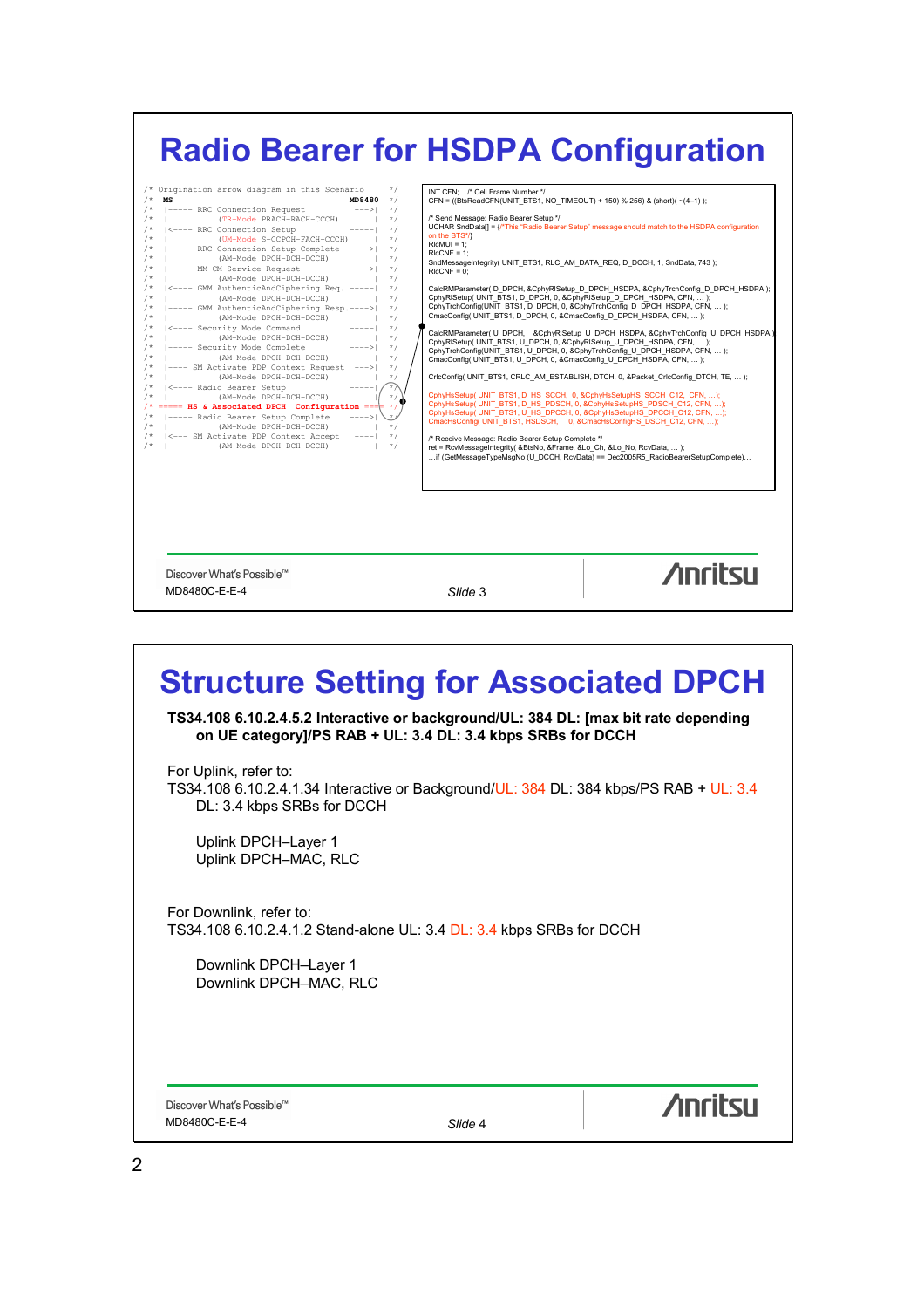



3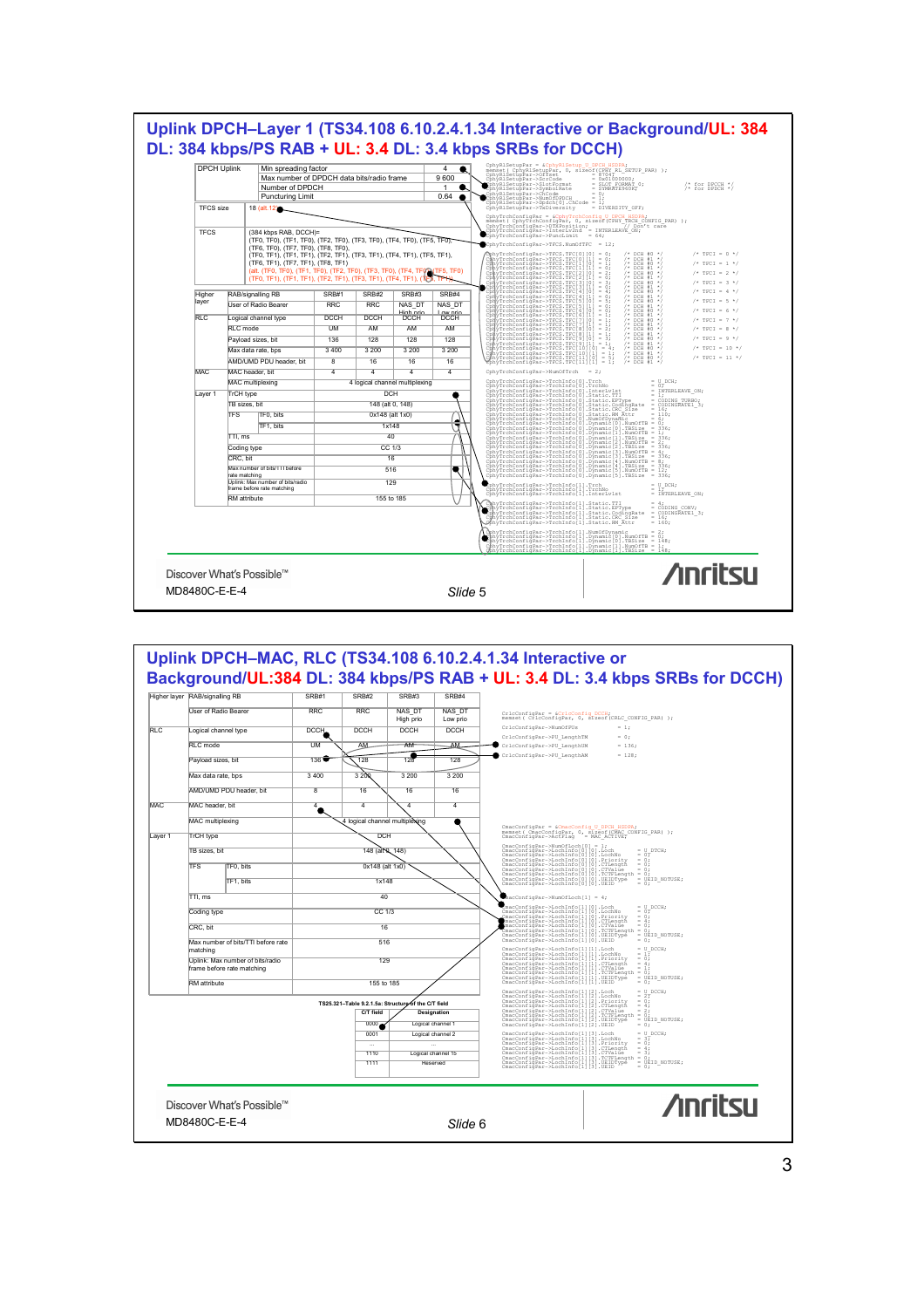

#### **Downlink DPCH–Layer 1 (TS34.108 6.10.2.4.1.2 Stand-alone UL: 3.4 DL: 3.4 kbps SRBs for DCCH)** DPCH Downlink DTX position Fixed Fixed Spreading factor Fixed 256 CphyRlSetupPar = &CphyRlSetupPar<br>memset( CphyRlSetupPar, 0, sizeof(CPHY\_RL\_SETUP\_PAR) );<br>CphyRlSetupPar->ScrCode = 0x00000090;<br>CphyRlSetupPar->ScrCode = 0x00000090;  $\bullet$ Spreading fact<br>DPCCH  $\bullet$  CphyRlSetupPar–>SlotFormat = SLOT\_FORMAT\_4;  $\prime$  for DPCCH \*/<br>CphyRlSetupPar–>SymbolRate = SYMRATE15K;  $\frac{1}{7}$  /\* for DPDCH \*/ Number of TFCI bits/slot  $\overline{0}$ CphyRlSetupPar->Symbols<br>CphyRlSetupPar->ChCode<br>CphyRlSetupPar->ChCode<br>CphyRlSetupPar->NumofPPOCH = POWER 9TEP 01DB(-143); /\* Power = -14.3dB \*/<br>CphyRlSetupPar->Dpdch[0].Power = POWER\_9TEP\_01DB(-143); /\* Power = -14.3dB \*/<br> Number of TPC bits/slot 2 ₩ Number of Pilot bits/slot 4 DPDCH Number of data bits/slot 14 Number of data bits/frame 210CphyRlSetupPar–>TxDiversity = DIVERSITY\_OFF;<br>CphyRlSetupPar–>MaxDLPower = 0;<br>CphyRlSetupPar–>MinDLPower = -99; TFCS size  $\frac{2}{\text{SRBs}}$  for DCCH = TF0, TF1 RAB/signalling RB <br>RAB/signalling RB SRB#1 SRB#2 SRB#3 SRB# CphyTrchConfigPar = SCphyTrchConfig D DPCH HSDPA;<br>memset( CphyTrchConfigPar, 0, sizeof(CPHY TRCH CONFIG PAR) );<br>CphyTrchConfigPar->DTXPosition = DTX FIXED POSTTION;<br>CphyTrchConfigPar->NumOfTrch = 1;<br>CphyTrchConfigPar->NumO User of Radio Bearer RRC RRC RRC NAS\_DT<br>High prio NAS\_DT Low prio CphyTrchConfigPar–>TFCS.NumOfTFC = 2; CphyTrchConfigPar–>TFCS.TFC[0][0] = 0; /\* DCH#0 \*/ /\* TFCI = 0 \*/ CphyTrchConfigPar–>TFCS.TFC[1][0] = 1; /\* DCH#0 \*/ /\* TFCI = 1 \*/ RLC Logical channel type DCCH DCCH DCCH DCCH RLC mode UM AM AM AM PhyTreRoonfigNer-Yrchinfo(0).Tech<br>ChyTreRoonfigNer-Yrchinfo(0).Tech<br>ChyTreRoonfigNer-Yrchinfo(0).ikatio.TY1 = 1NTERLEAVE\_ON;<br>ChyTreRoonfigNer-Yrchinfo(0).Static.TPType = CODING CONV;<br>ChyTreRoonfigNer-Yrchinfo(0).Static.Cod Payload sizes, bit 136 128 128 128  $M$ ax data rate, bps  $3,400$   $3,200$   $3,200$   $3,200$ AMD/UMD PDU header, bit 8 16 16 16 @phyTrchConfigPar->TrchInfo[0].NumOfDynamic\_0 = 2;<br>@hyTrchConfigPar->TrchInfo[0].Dynamic[0].NumOfTB = 0;<br>cdhyTrchConfigPar->TrchInfo[0].Dynamic[0].TBSize = 148;<br>CdhyTrchConfigPar->TrchInfo[0].Dynamic[1].TBSize = 148;<br>CdhyT MAC MAC header, bit 4 4 4 4 MAC multiplexing **Accord 1** 1 logical channel multiplexing Layer 1 TrCH type DCH 2 TB sizes, bit 148 (alt 0, 148) (note) TFS TF0, bits 0x148 (alt 1x0) (note)  $\Theta$  $TFT$ , bits  $1x148$ TTI, ms 40 Coding type CC 1/3 CRC, bit 16 Max number of bits/TTI before 516 rate matching RM attribute 155 to 230 NOTE:<br>NOTE: Alternative parameters enable the measurement "transport channel BLER" in the UE. **/inritsu** Discover What's Possible™ MD8480C-E-E-4 *Slide* 8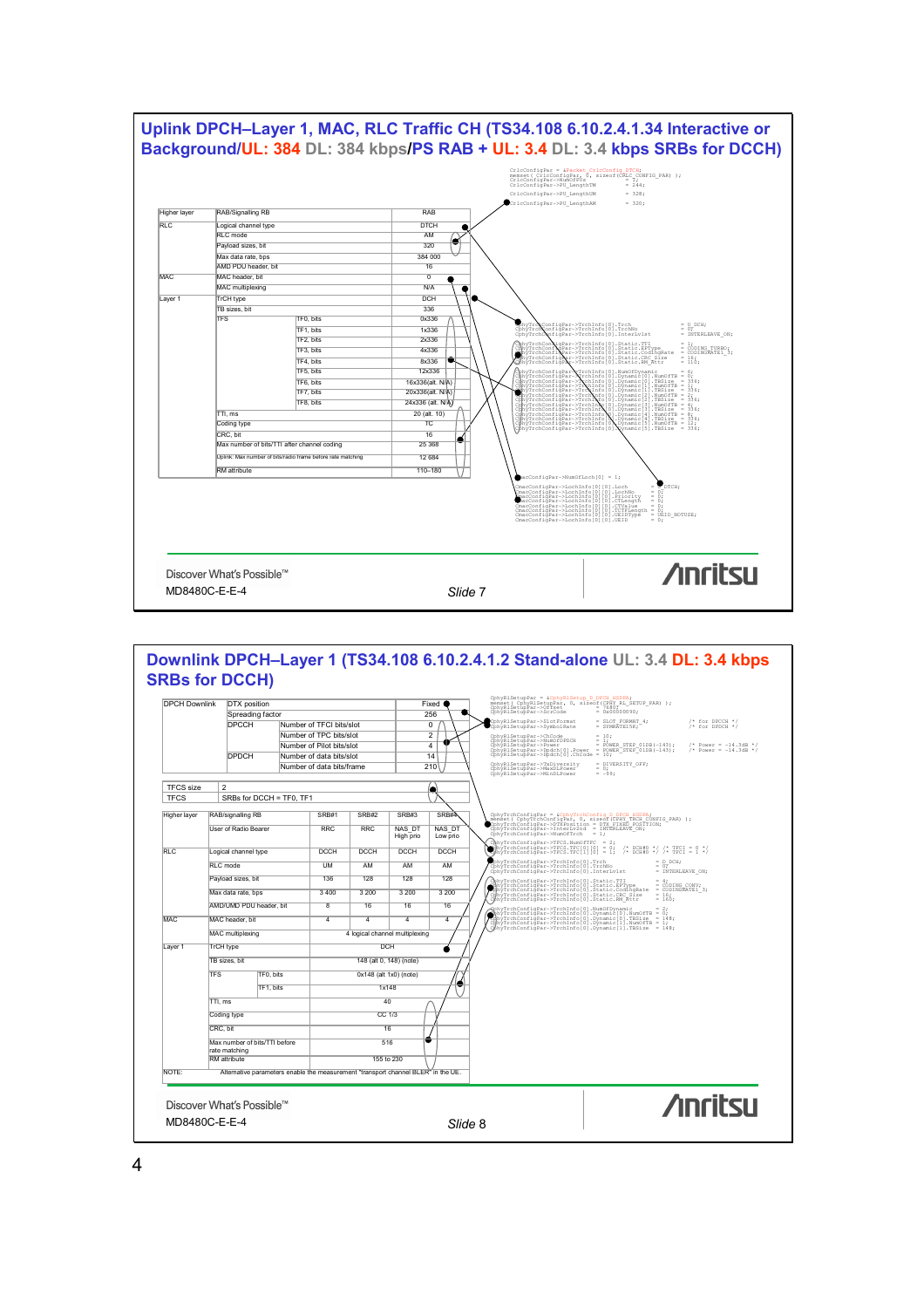

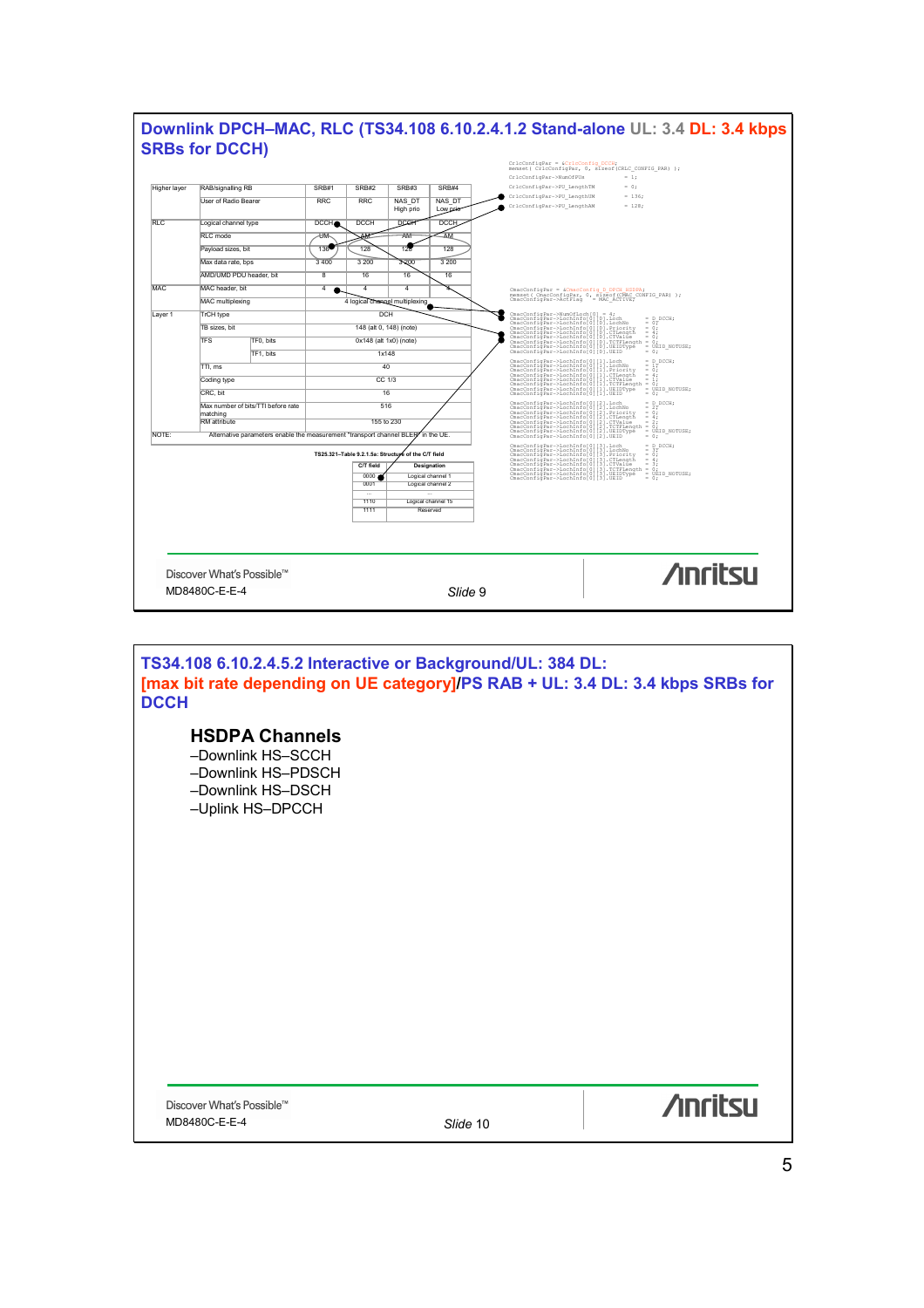

# **HSDPA Channels (TS34.108 6.10.2.4.5.2 Interactive or Background/UL: 384 DL: [max bit rate depending on UE category]/PS RAB + UL: 3.4 DL: 3.4 kbps SRBs for DCCH)**

|                         | schemes (QPSK and 16QAM)  |                         |     | Index |                     | TB Size Index |                 | TB Size Index |            | <b>TB Size</b> |          |              |            |                |            |                |
|-------------------------|---------------------------|-------------------------|-----|-------|---------------------|---------------|-----------------|---------------|------------|----------------|----------|--------------|------------|----------------|------------|----------------|
| Combination i           | Modulation                | Number of               |     |       | 1<br>$\overline{2}$ | 137           | 86<br>87        | 1380          | 171        | 6324<br>6438   | 46       | 674          | 131        | 3090           | 216        | 14155          |
|                         | scheme                    | channelization codes    |     |       | 3                   | 149<br>161    | 88              | 1405<br>1430  | 172<br>173 | 6554           | 47<br>48 | 686<br>699   | 132<br>133 | 3145<br>3202   | 217<br>218 | 14411<br>14671 |
| $\overline{0}$          | <b>QPSK</b>               | $\mathbf{1}$            | 1   |       | 4                   | 173           | 89              | 1456          | 174        | 6673           | 49       | 711          | 134        | 3260           | 219        | 14936          |
| $\overline{1}$          |                           | $\overline{2}$          | 40  |       | 5                   | 185           | 90              | 1483          | 175        | 6793           | 50       | 724          | 135        | 3319           | 220        | 15206          |
| $\overline{2}$          |                           | $\overline{\mathbf{3}}$ | 63  |       | 6<br>$\overline{7}$ | 197<br>209    | $\frac{91}{92}$ | 1509<br>1537  | 176<br>177 | 6916<br>7041   | 51       | 737          | 136        | 3379           | 221        | 15481          |
| $\overline{\mathbf{3}}$ |                           | $\overline{4}$          | 79  |       | 8                   | 221           | 93              | 1564          | 178        | 7168           | 52<br>53 | 751<br>764   | 137<br>138 | 3440<br>3502   | 222<br>223 | 15761<br>16045 |
| $\overline{4}$          |                           | 5                       | 92  |       | 9                   | 233           | 94              | 1593          | 179        | 7298           | 54       | 778          | 139        | 3565           | 224        | 16335          |
| $\overline{5}$          |                           | $\overline{a}$          | 102 |       | 10                  | 245           | 95              | 1621          | 180        | 7430           | 55       | 792          | 140        | 3630           | 225        | 16630          |
| 6                       |                           | $\overline{7}$          | 111 |       | 11<br>12            | 257<br>269    | 96<br>97        | 1651<br>1681  | 181<br>182 | 7564<br>7700   | 56<br>57 | 806          | 141<br>142 | 3695<br>3762   | 226<br>227 | 16931          |
| $\overline{7}$          |                           | $\overline{\mathbf{8}}$ | 118 |       | 13                  | 281           | 98              | 1711          | 183        | 7840           | 58       | 821<br>836   | 143        | 3830           | 228        | 17237<br>17548 |
| $\overline{8}$          |                           | 9                       | 125 |       | 14                  | 293           | 99              | 1742          | 184        | 7981           | 59       | 851          | 144        | 3899           | 229        | 17865          |
|                         |                           | 10                      |     |       | 15                  | 305           | 100             | 1773          | 185        | 8125           | 60       | 866          | 145        | 3970           | 230        | 18188          |
| $\overline{9}$          |                           |                         | 131 |       | 16<br>17            | 317<br>329    | 101<br>102      | 1805<br>1838  | 186<br>187 | 8272<br>8422   | 61<br>62 | 882<br>898   | 146<br>147 | 4042<br>4115   | 231<br>232 | 18517<br>18851 |
| 10                      |                           | 11                      | 136 |       | 18                  | 341           | 103             | 1871          | 188        | 8574           | 63       | 914          | 148        | 4189           | 233        | 19192          |
| 11                      |                           | 12                      | 141 |       | 19                  | 353           | 104             | 1905          | 189        | 8729           | 64       | 931          | 149        | 4265           | 234        | 19538          |
| 12                      |                           | 13                      | 145 |       | 20                  | 365           | 105             | 1939          | 190        | 8886           | 65       | 947          | 150        | 4342           | 235        | 19891          |
| 13                      |                           | 14                      | 150 |       | 21<br>22            | 377<br>389    | 106<br>107      | 1974<br>2010  | 191<br>192 | 9047<br>9210   | 66<br>67 | 964<br>982   | 151<br>152 | 4420<br>4500   | 236<br>237 | 20251<br>20617 |
| 14                      |                           | 15                      | 153 |       | 23                  | 401           | 108             | 2046          | 193        | 9377           | 68       | 1000         | 153        | 4581           | 238        | 20989          |
| 15                      | 16QAM                     | $\overline{1}$          | 40  |       | 24                  | 413           | 109             | 2083          | 194        | 9546           | 69       | 1018         | 154        | 4664           | 239        | 21368          |
| 16                      |                           | $\overline{2}$          | 79  |       | 25                  | 425           | 110             | 2121          | 195        | 9719           | 70       | 1036         | 155        | 4748           | 240        | 21754          |
| 17                      |                           | $\overline{\mathbf{3}}$ | 102 |       | 26<br>27            | 437<br>449    | 111<br>112      | 2159<br>2198  | 196<br>197 | 9894<br>10073  | 71<br>72 | 1055<br>1074 | 156<br>157 | 4834<br>4921   | 241<br>242 | 22147<br>22548 |
| 18                      |                           | $\overline{4}$          | 118 |       | 28                  | 461           | 113             | 2238          | 198        | 10255          | 73       | 1093         | 158        | 5010           | 243        | 22955          |
| 19                      |                           | $\overline{5}$          | 131 |       | 29                  | 473           | 114             | 2279          | 199        | 10440          | 74       | 1113         | 159        | 5101           | 244        | 23370          |
|                         |                           |                         |     |       | 30                  | 485           | 115             | 2320          | 200        | 10629          | 75       | 1133         | 160        | 5193           | 245        | 23792          |
| 20                      |                           | 6                       | 141 |       | 31<br>32            | 497<br>509    | 116<br>117      | 2362<br>2404  | 201<br>202 | 10821<br>11017 | 76<br>77 | 1154<br>1175 | 161<br>162 | 5287<br>5382   | 246<br>247 | 24222<br>24659 |
| 21                      |                           | $\overline{7}$          | 150 |       | 33                  | 521           | 118             | 2448          | 203        | 11216          | 78       | 1196         | 163        | 5480           | 248        | 25105          |
| 22                      |                           | $\overline{8}$          | 157 |       | 34                  | 533           | 119             | 2492          | 204        | 11418          | 79       | 1217         | 164        | 5579           | 249        | 25558          |
| 23                      |                           | $\overline{9}$          | 164 |       | 35                  | 545           | 120             | 2537          | 205        | 11625          | 80       | 1239         | 165        | 5680           | 250        | 26020          |
| 24                      |                           | 10                      | 169 |       | 36<br>37            | 557<br>569    | 121<br>122      | 2583<br>2630  | 206<br>207 | 11835<br>12048 | 81<br>82 | 1262<br>1285 | 166<br>167 | 5782<br>5887   | 251<br>252 | 26490<br>26969 |
| 25                      |                           | 11                      | 175 |       | 38                  | 581           | 123             | 2677          | 208        | 12266          | 83       | 1308         | 168        | 5993           | 253        | 27456          |
| 26                      |                           | 12                      | 180 |       | 39                  | 593           | 124             | 2726          | 209        | 12488          | 84       | 1331         | 169        | 6101           | 254        | 27952          |
| 27                      |                           | 13                      | 184 |       | 40                  | 605           | 125             | 2775          | 210        | 12713          | 85       | 1356         | 170        | 6211           |            |                |
| 28                      |                           | 14                      | 188 |       | 41<br>42            | 616<br>627    | 126<br>127      | 2825<br>2876  | 211<br>212 | 12943<br>13177 |          |              |            |                |            |                |
| 29                      |                           | 15                      | 192 |       | 43                  | 639           | 128             | 2928          | 213        | 13415          |          |              |            |                |            |                |
|                         |                           |                         |     |       | 44                  | 650           | 129             | 2981          | 214        | 13657          |          |              |            |                |            |                |
|                         |                           |                         |     |       | 45                  | 662           | 130             | 3035          | 215        | 13904          |          |              |            |                |            |                |
|                         |                           |                         |     |       |                     |               |                 |               |            |                |          |              |            | <b>Anritsu</b> |            |                |
|                         | Discover What's Possible™ |                         |     |       |                     |               |                 |               |            |                |          |              |            |                |            |                |
| MD8480C-E-E-4           |                           |                         |     |       | Slide 12            |               |                 |               |            |                |          |              |            |                |            |                |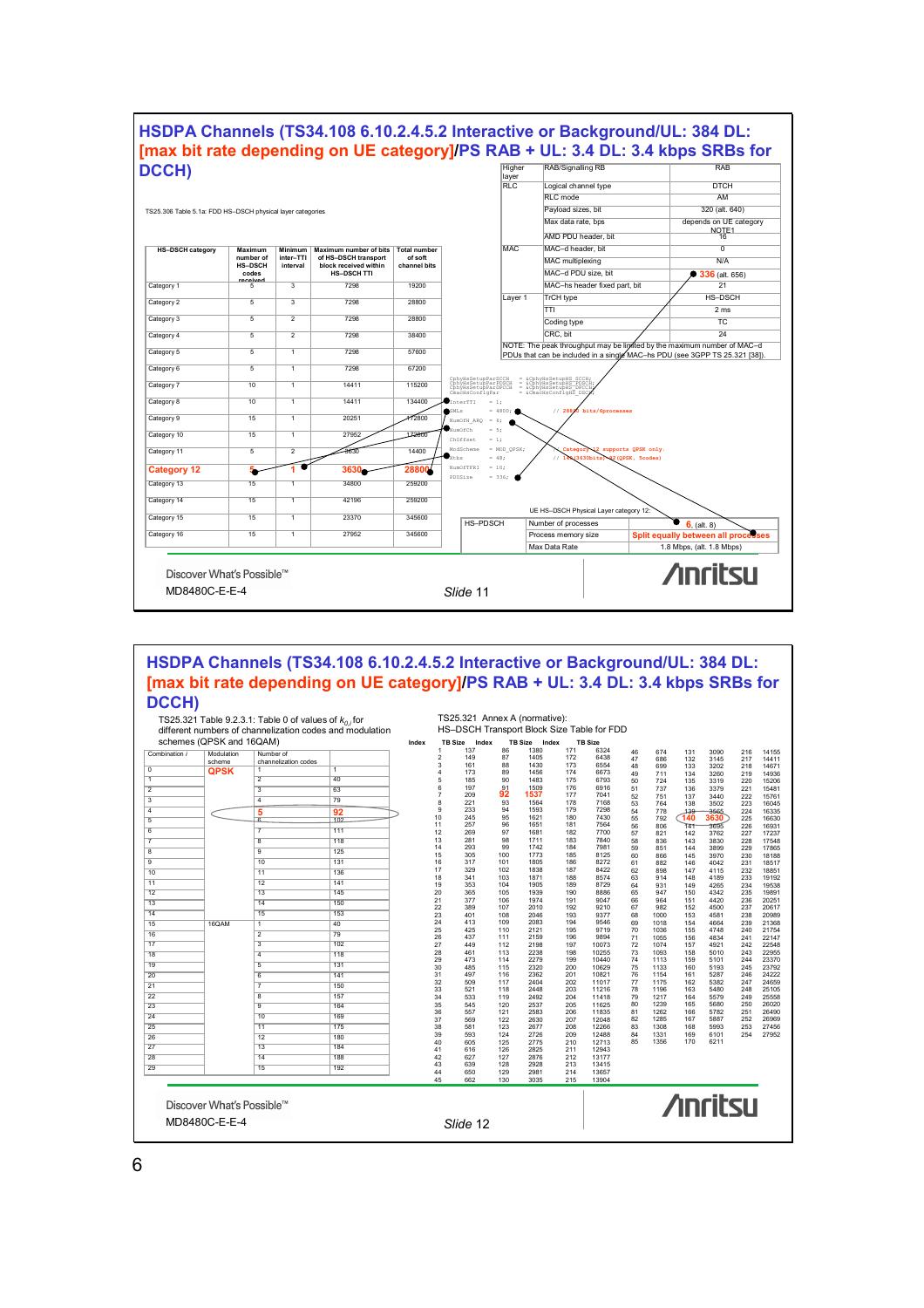

# **HSDPA Channels (TS34.108 6.10.2.4.5.2 Interactive or Background/UL: 384 DL: [max bit rate depending on UE category]/PS RAB + UL: 3.4 DL: 3.4 kbps SRBs for**  DCCH)

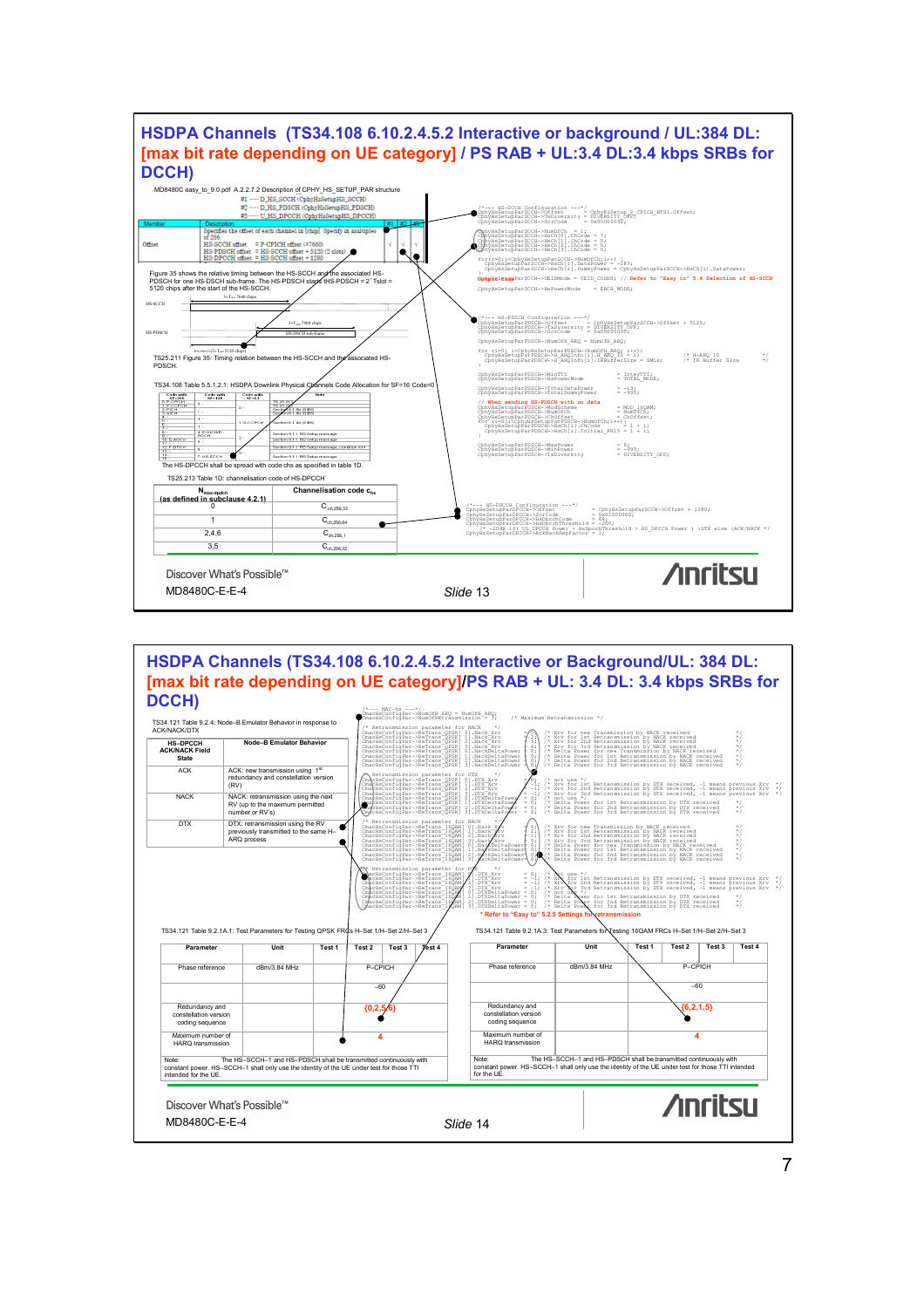| layer<br>RIC<br>RLC mode<br><b>MAC</b><br>TrCH type<br>Layer 1<br>TTI<br>Coding type<br>CRC, bit<br>Loch | Logical channel type<br>Payload sizes, bit<br>Max data rate, bps<br>AMD PDU header, bit<br>MAC-d header, bit<br>MAC multiplexing<br>MAC-d PDU size, bit<br>MAC-hs header fixed part, bit<br>NOTE: The peak throughput may be limited by the maximum number of MAC-d<br>PDUs that can be included in a single MAC-hs PDU (see 3GPP TS 25.321 [38]).                                            | <b>DTCH</b><br><b>AM</b><br>320 (alt. 640)<br>depends on UE category<br>NOTE1<br>16<br>0<br>N/A<br>336 (alt. 656)<br>21<br><b>HS-DSCH</b><br>2 <sub>ms</sub><br><b>TC</b><br>24 | CricConfigPar = &Packet CricConfig DTCH;<br>memset( CricConfigPar, U, sizeof(CRLC CONFIG PAR) );<br>CrlcConfigPar->NumOfPUs<br>CrlcConfigPar->PU LengthTM<br>CrlcConfigPar->PU LengthUM<br>CrlcConfigPar->PU LengthAM<br>CmacHsConfigPar->NumOfPriorityQueue = 1;<br>CmacHsConfigPar->NumOfLoch[0]<br>* LoCh Info */<br>CmacHsConfigPar->LochHsInfo[0][0].Loch<br>CmacHsConfigPar->LochHsInfo[0][0].LochNo<br>$\text{C}$ macHsConfigPar->LochHsInfo[0][0].CTLength = 0;<br>CmacHsConfigPar->LochHsInfo[0][0].CTValue = 0; | $= 1:$<br>$= 244;$<br>$= 328$<br>$= 320:$<br>$= 18$<br>$= D DTCH$<br>$= 07$<br>CmacHsConfigPar->LochHsInfo[0][0].SIDIndex = 0;<br>CmacHsConfigPar->LochHsInfo[0][0].UEID<br>CmacHsConfigPar->LochHsInfo[0][0].UEIDType = UEID_H_RNTI;<br>CmacHsConfigPar->LochHsInfo[0][0].UEIDType = UEID_H_RNTI; |
|----------------------------------------------------------------------------------------------------------|-----------------------------------------------------------------------------------------------------------------------------------------------------------------------------------------------------------------------------------------------------------------------------------------------------------------------------------------------------------------------------------------------|---------------------------------------------------------------------------------------------------------------------------------------------------------------------------------|---------------------------------------------------------------------------------------------------------------------------------------------------------------------------------------------------------------------------------------------------------------------------------------------------------------------------------------------------------------------------------------------------------------------------------------------------------------------------------------------------------------------------|----------------------------------------------------------------------------------------------------------------------------------------------------------------------------------------------------------------------------------------------------------------------------------------------------|
|                                                                                                          |                                                                                                                                                                                                                                                                                                                                                                                               |                                                                                                                                                                                 |                                                                                                                                                                                                                                                                                                                                                                                                                                                                                                                           |                                                                                                                                                                                                                                                                                                    |
|                                                                                                          |                                                                                                                                                                                                                                                                                                                                                                                               |                                                                                                                                                                                 |                                                                                                                                                                                                                                                                                                                                                                                                                                                                                                                           |                                                                                                                                                                                                                                                                                                    |
|                                                                                                          |                                                                                                                                                                                                                                                                                                                                                                                               |                                                                                                                                                                                 |                                                                                                                                                                                                                                                                                                                                                                                                                                                                                                                           |                                                                                                                                                                                                                                                                                                    |
|                                                                                                          |                                                                                                                                                                                                                                                                                                                                                                                               |                                                                                                                                                                                 |                                                                                                                                                                                                                                                                                                                                                                                                                                                                                                                           |                                                                                                                                                                                                                                                                                                    |
|                                                                                                          |                                                                                                                                                                                                                                                                                                                                                                                               |                                                                                                                                                                                 |                                                                                                                                                                                                                                                                                                                                                                                                                                                                                                                           |                                                                                                                                                                                                                                                                                                    |
|                                                                                                          |                                                                                                                                                                                                                                                                                                                                                                                               |                                                                                                                                                                                 |                                                                                                                                                                                                                                                                                                                                                                                                                                                                                                                           |                                                                                                                                                                                                                                                                                                    |
|                                                                                                          |                                                                                                                                                                                                                                                                                                                                                                                               |                                                                                                                                                                                 |                                                                                                                                                                                                                                                                                                                                                                                                                                                                                                                           |                                                                                                                                                                                                                                                                                                    |
|                                                                                                          |                                                                                                                                                                                                                                                                                                                                                                                               |                                                                                                                                                                                 |                                                                                                                                                                                                                                                                                                                                                                                                                                                                                                                           |                                                                                                                                                                                                                                                                                                    |
|                                                                                                          |                                                                                                                                                                                                                                                                                                                                                                                               |                                                                                                                                                                                 |                                                                                                                                                                                                                                                                                                                                                                                                                                                                                                                           |                                                                                                                                                                                                                                                                                                    |
|                                                                                                          |                                                                                                                                                                                                                                                                                                                                                                                               |                                                                                                                                                                                 |                                                                                                                                                                                                                                                                                                                                                                                                                                                                                                                           |                                                                                                                                                                                                                                                                                                    |
|                                                                                                          |                                                                                                                                                                                                                                                                                                                                                                                               |                                                                                                                                                                                 |                                                                                                                                                                                                                                                                                                                                                                                                                                                                                                                           |                                                                                                                                                                                                                                                                                                    |
|                                                                                                          |                                                                                                                                                                                                                                                                                                                                                                                               |                                                                                                                                                                                 |                                                                                                                                                                                                                                                                                                                                                                                                                                                                                                                           |                                                                                                                                                                                                                                                                                                    |
|                                                                                                          |                                                                                                                                                                                                                                                                                                                                                                                               |                                                                                                                                                                                 |                                                                                                                                                                                                                                                                                                                                                                                                                                                                                                                           |                                                                                                                                                                                                                                                                                                    |
|                                                                                                          | MD8480C easy to 9.0.pdf A.2.2.3.2 Description of CMAC HS CONFIG PAR structure<br>Specifies parameters of each Logical Channel in Priority Queue.<br>Details of each parameter are described below.<br>Specifies the type of Logical Channel<br>DownLink : D_DCCH, D_DTCH<br>Specifies the channel number of Logical Chant                                                                     |                                                                                                                                                                                 | $/*$ Oueue Info */<br>// Refer to "Easy to" 5.2.5.2 MAC-hs Tx Window Size<br>CmacHsConfigPar->QueueInfo[0].MACHsWindowSize = 16<br>CmacHsConfiqPar->QueueInfo[0].QueueID<br>CmacHsConfigPar->QueueInfo[0].NumOfTFRI = NumOfTFRI;                                                                                                                                                                                                                                                                                          | $= 165$                                                                                                                                                                                                                                                                                            |
| LochHsInfo<br>[3][3]                                                                                     | LochNo<br>Specifies 0-7<br>Priority<br>Specifies the priority of Logical Channel.<br>Specifies the length of CT field in MAC,<br>CTLength<br>(Set to 0 when not using CT field.)<br><b>CTValue</b><br>SIDIndex<br>Specifies 0 - 7.<br>Specifies the value of UEID Type field.<br>UEIDType<br>Specifies UEID_H_RNTI.<br>UEID<br>Specifies the value of UEID Field<br>Discover What's Possible™ | urrently disabled<br>Header. Specify 0 or 4.<br>Specifies the value of CT field in MAC Header. Can be set to 0 . 15                                                             | For (1-0) 1240macHationFigParticular<br>CmacHsConfigPar->QueueInfo[0].WERI[1].NumOfPDU = 1 + 1;<br>CmacHsConfigPar->QueueInfo[0].TFRI[1].NumOfPDU = 1 + 1;<br>CmacHsConfigPar->QueueInfo[0].TFRI[1].Num9<br>CmacHsConfigPar->QueueInfo<br>CmacHsConfigPar->QueueInfo[0] TFRI[i] Xtbs = Xtbs;<br>CmacHsConfigPar->QueueInfo[0] TFRI[i] CodeOffset = ChOffset;<br>CmacHsConfigPar->QueueInfo[0].TFRI[i].CQI<br>CmacHsConfiqPar->QueueInfo[0].PDUSize[0] = PDUSize;                                                          | = ModScheme;<br>$= 0$ :<br><b>Anritsu</b>                                                                                                                                                                                                                                                          |